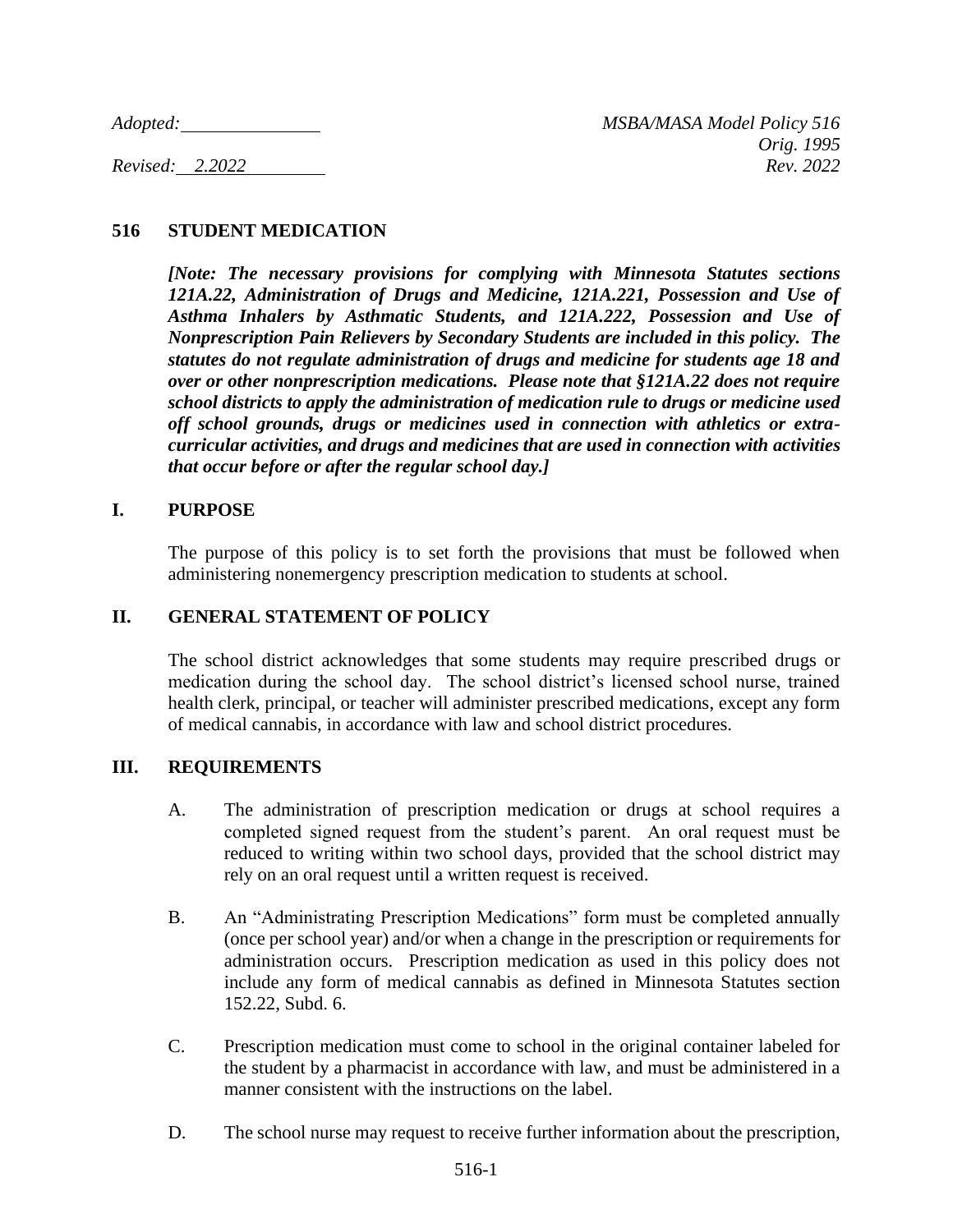if needed, prior to administration of the substance.

- E. Prescription medications are not to be carried by the student, but will be left with the appropriate school district personnel. Exceptions to this requirement are: prescription asthma medications self-administered with an inhaler (See Part J.5. below), and medications administered as noted in a written agreement between the school district and the parent or as specified in an IEP (individualized education program), Section 504 plan, or IHP (individual health plan).
- F. The school must be notified immediately by the parent or student 18 years old or older in writing of any change in the student's prescription medication administration. A new medical authorization or container label with new pharmacy instructions shall be required immediately as well.
- G. For drugs or medicine used by children with a disability, administration may be as provided in the IEP, Section 504 plan or IHP.
- H. The school nurse, or other designated person, shall be responsible for the filing of the Administering Prescription Medications form in the health records section of the student file. The school nurse, or other designated person, shall be responsible for providing a copy of such form to the principal and to other personnel designated to administer the medication.
- I. Procedures for administration of drugs and medicine at school and school activities shall be developed in consultation with a school nurse, a licensed school nurse, or a public or private health organization or other appropriate party (if appropriately contracted by the school district under Minnesota Statutes section 121A.21). The school district administration shall submit these procedures and any additional guidelines and procedures necessary to implement this policy to the school board for approval. Upon approval by the school board, such guidelines and procedures shall be an addendum to this policy.
- J. If the administration of a drug or medication described in this section requires the school district to store the drug or medication, the parent or legal guardian must inform the school if the drug or medication is a controlled substance. For a drug or medication that is not a controlled substance, the request must include a provision designating the school district as an authorized entity to transport the drug or medication for the purpose of destruction if any unused drug or medication remains in the possession of school personnel. For a drug or medication that is a controlled substance, the request must specify that the parent or legal guardian is required to retrieve the drug or controlled substance when requested by the school.

# K. Specific Exceptions:

1. Special health treatments and health functions such as catheterization, tracheostomy suctioning, and gastrostomy feedings do not constitute administration of drugs and medicine;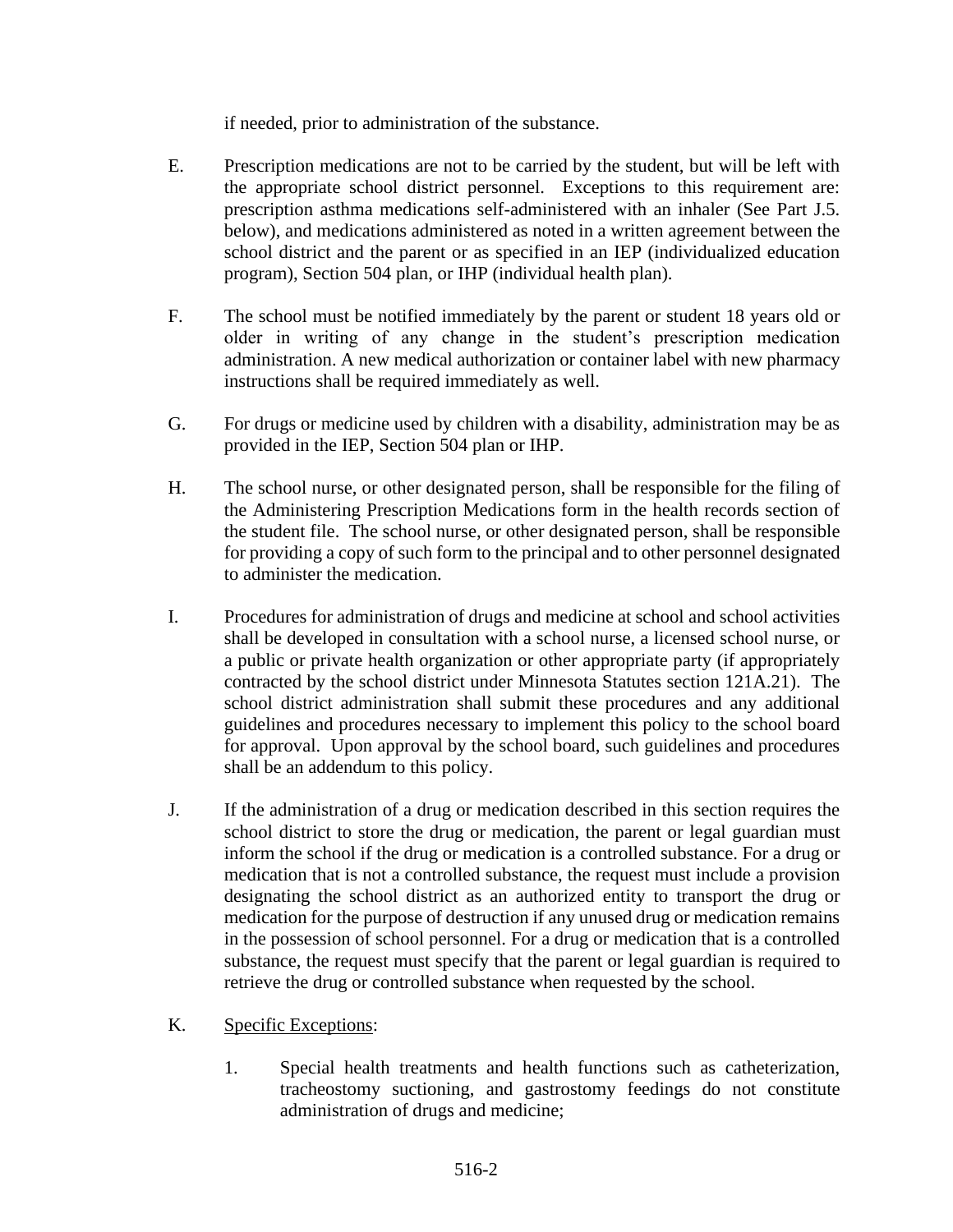- 2. Emergency health procedures, including emergency administration of drugs and medicine are not subject to this policy;
- 3. Drugs or medicine provided or administered by a public health agency to prevent or control an illness or a disease outbreak are not governed by this policy;
- 4. Drugs or medicines used at school in connection with services for which a minor may give effective consent are not governed by this policy;
- 5. Drugs or medicines that are prescription asthma or reactive airway disease medications can be self-administered by a student with an asthma inhaler if:
	- a. the school district has received a written authorization from the pupil's parent permitting the student to self-administer the medication;
	- b. the inhaler is properly labeled for that student; and
	- c. the parent has not requested school personnel to administer the medication to the student.

The parent must submit written authorization for the student to selfadminister the medication each school year. In a school that does not have a school nurse or school nursing services, the student's parent or guardian must submit written verification from the prescribing professional which documents that an assessment of the student's knowledge and skills to safely possess and use an asthma inhaler in a school setting has been completed.

If the school district employs a school nurse or provides school nursing services under another arrangement, the school nurse or other appropriate party must assess the student's knowledge and skills to safely possess and use an asthma inhaler in a school setting and enter into the student's school health record a plan to implement safe possession and use of asthma inhalers;

- 6. Medications:
	- a. that are used off school grounds;
	- b. that are used in connection with athletics or extracurricular activities; or
	- c. that are used in connection with activities that occur before or after the regular school day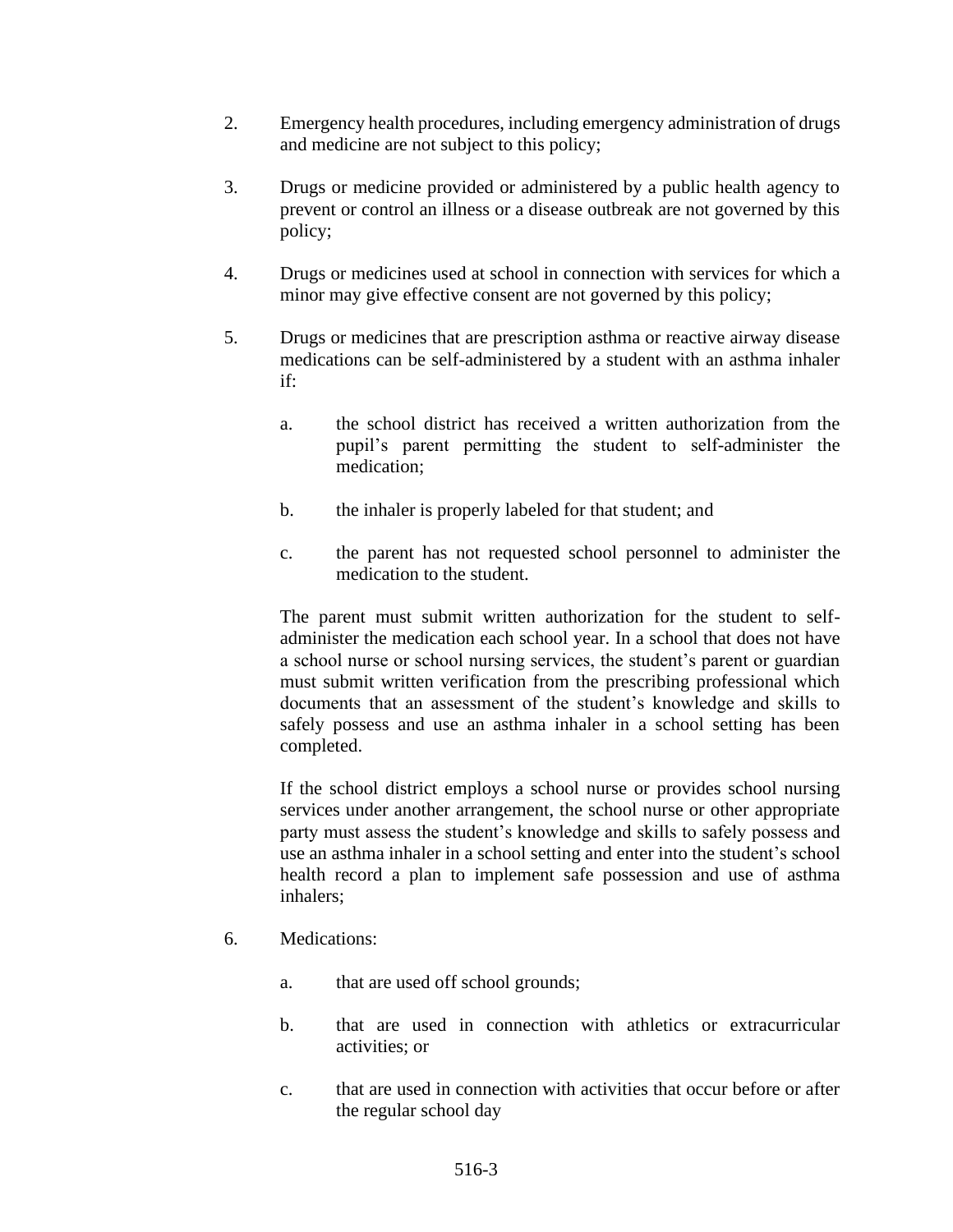are not governed by this policy.

# *[Note: The provisions of paragraph 6 are optional and the school board may choose to include or exclude any of the provisions specified.]*

7. Nonprescription Medication. A secondary student may possess and use nonprescription pain relief in a manner consistent with the labeling, if the school district has received written authorization from the student's parent or guardian permitting the student to self-administer the medication. The parent or guardian must submit written authorization for the student to selfadminister the medication each school year. The school district may revoke a student's privilege to possess and use nonprescription pain relievers if the school district determines that the student is abusing the privilege. This provision does not apply to the possession or use of any drug or product containing ephedrine or pseudoephedrine as its sole active ingredient or as one of its active ingredients. Except as stated in this paragraph, only prescription medications are governed by this policy.

# *[Note: School districts should consult with licensed medical and nursing personnel to address whether nonprescription medications will be allowed at elementary schools and whether and under what conditions school personnel will participate in storing or administering nonprescription medications.]*

- 8. At the start of each school year or at the time a student enrolls in school, whichever is first, a student's parent, school staff, including those responsible for student health care, and the prescribing medical professional must develop and implement an individualized written health plan for a student who is prescribed epinephrine auto-injectors that enables the student to:
	- a. possess epinephrine auto-injectors; or
	- b. if the parent and prescribing medical professional determine the student is unable to possess the epinephrine, have immediate access to epinephrine auto-injectors in close proximity to the student at all times during the instructional day.

The plan must designate the school staff responsible for implementing the student's health plan, including recognizing anaphylaxis and administering epinephrine auto-injectors when required, consistent with state law. This health plan may be included in a student's § 504 plan.

9. A student may possess and apply a topical sunscreen product during the school day while on school property or at a school-sponsored event without a prescription, physician's note, or other documentation from a licensed health care professional. School personnel are not required to provide sunscreen or assist students in applying sunscreen.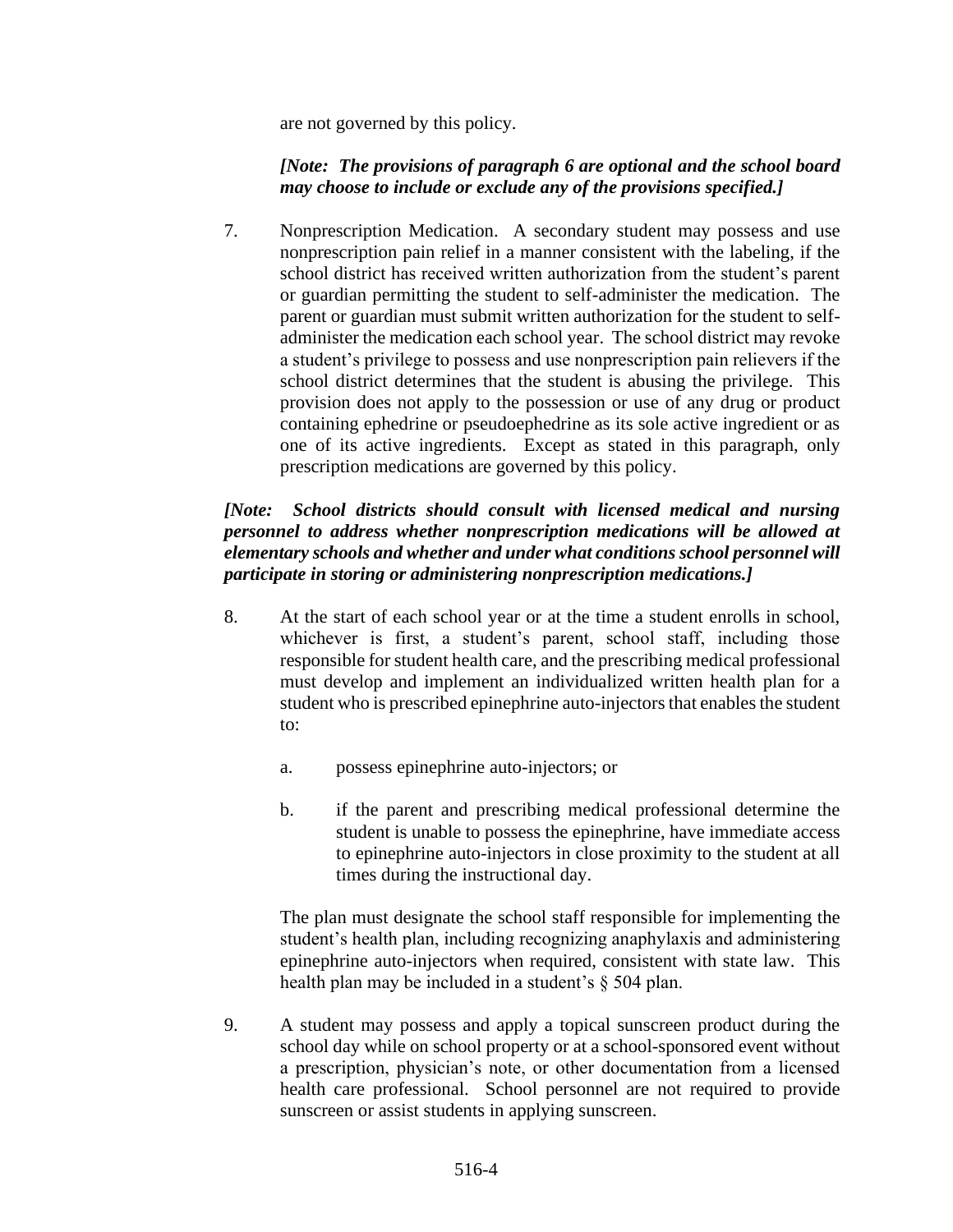- L. "Parent" for students 18 years old or older is the student.
- M. Districts and schools may obtain and possess epinephrine auto-injectors to be maintained and administered by school personnel to a student or other individual if, in good faith, it is determined that person is experiencing anaphylaxis regardless of whether the student or other individual has a prescription for an epinephrine autoinjector. The administration of an epinephrine auto-injector in accordance with this section is not the practice of medicine.

A district or school may enter into arrangements with manufacturers of epinephrine auto-injectors to obtain epinephrine auto-injectors at fair-market, free, or reduced prices. A third party, other than a manufacturer or supplier, may pay for a school's supply of epinephrine auto-injectors.

- N. Procedure regarding unclaimed drugs or medications.
	- 1. The school district has adopted the following procedure for the collection and transport of any unclaimed or abandoned prescription drugs or medications remaining in the possession of school personnel in accordance with this policy. Before the transportation of any prescription drug or medication under this policy, the school district shall make a reasonable attempt to return the unused prescription drug or medication to the student's parent or legal guardian. Transportation of unclaimed or unused prescription drugs or medications will occur at least annually, but may occur more frequently at the discretion of the school district.
	- 2. If the unclaimed or abandoned prescription drug is not a controlled substance as defined under Minnesota Statutes section 152.01, subdivision 4, or is an overthe-counter medication, the school district will either designate an individual who shall be responsible for transporting the drug or medication to a designated drop-off box or collection site or request that a law enforcement agency transport the drug or medication to a drop-off box or collection site on behalf of the school district.
	- 3. If the unclaimed or abandoned prescription drug is a controlled substance as defined in Minnesota Statutes section 152.01, subdivision 4, the school district or school personnel is prohibited from transporting the prescription drug to a drop-off box or collection site for prescription drugs identified under this paragraph. The school district must request that a law enforcement agency transport the prescription drug or medication to a collection bin that complies with Drug Enforcement Agency regulations, or if a site is not available, under the agency's procedure for transporting drugs.
- *Legal References:* Minn. Stat. § 13.32 (Student Health Data) Minn. Stat. § 121A.21 (Hiring of Health Personnel) Minn. Stat. § 121A.22 (Administration of Drugs and Medicine) Minn. Stat. § 121A.2205 (Possession and Use of Epinephrine Auto-